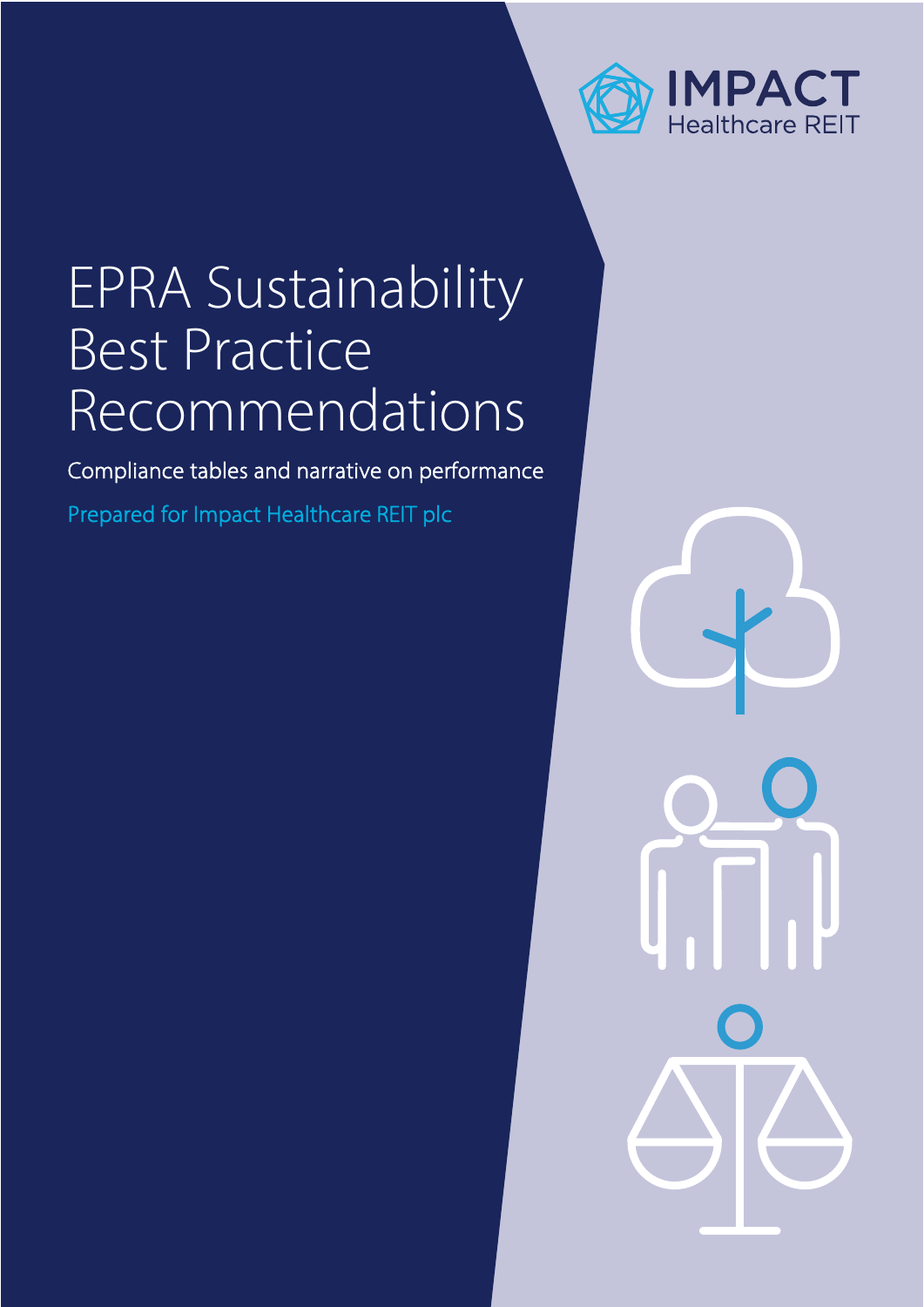# Overarching recommendations & narrative on performance

#### Introduction

#### Company profile

Impact Healthcare REIT plc is a real estate investment trust traded on the Premium Segment of the Main Market of the London Stock Exchange. Our aim is to provide shareholders with an attractive return, by investing in a diversified portfolio of UK healthcare real estate assets, in particular residential care homes.

At the end of 2019, our portfolio comprised 86 properties, with 4,274 registered beds, leased on a full repairing and insuring (FRI) basis to our tenants who are established healthcare providers.

All administrative services are provided by our Investment Manager, Impact Health Partners LLP, who identifies investments and makes recommendations to the board, carries out the transactions the board approves, monitors the progress of our homes, and provides portfolio management services to the Group. It also recommends the asset management strategy for board approval and then implements it.

As EPRA members, we have chosen to report our environmental, social and governance data in accordance with the 3rd edition of the EPRA Sustainability Best Practices Recommendations (sBPR). Our reporting response has been split into two sections:

- 1. Overarching Recommendations
- 2. Performance Measures

#### **1. Overarching Recommendations**

#### Organisational boundaries

This report covers the properties owned by Impact Healthcare REIT plc for which we are able to collect data. The activities of our Investment Manager, Impact Health Partners LLP, who is responsible for all management and administrative functions, is outside the scope of this report as it is a separate legal entity.

Although our tenants are also outside our operational control as independent legal entities, they operate the assets we own, largely as residential care homes. In keeping with good practice, we nonetheless engage with them to obtain information on tenant-obtained utilities in order to report and monitor the performance of our homes in use.

#### Coverage

Unless otherwise stated, all absolute performance measures relating to electricity, fuels and associated GHG emissions cover the properties leased and managed by Minster Care Group who operates both the Minster and Croftwood care homes. These account for 59 out of the 86 properties within our portfolio, representing 2,781 out of 4,274 registered beds at the end of 2019.

All other acquisitions are more recent, therefore we are putting in place measures to capture more data from other tenants, which will be included in future reports.

Like-for-like performance measures include properties within this scope for which we have collected two years' worth of consistent, non-estimated data – and excludes properties sold, acquired or under development during 2019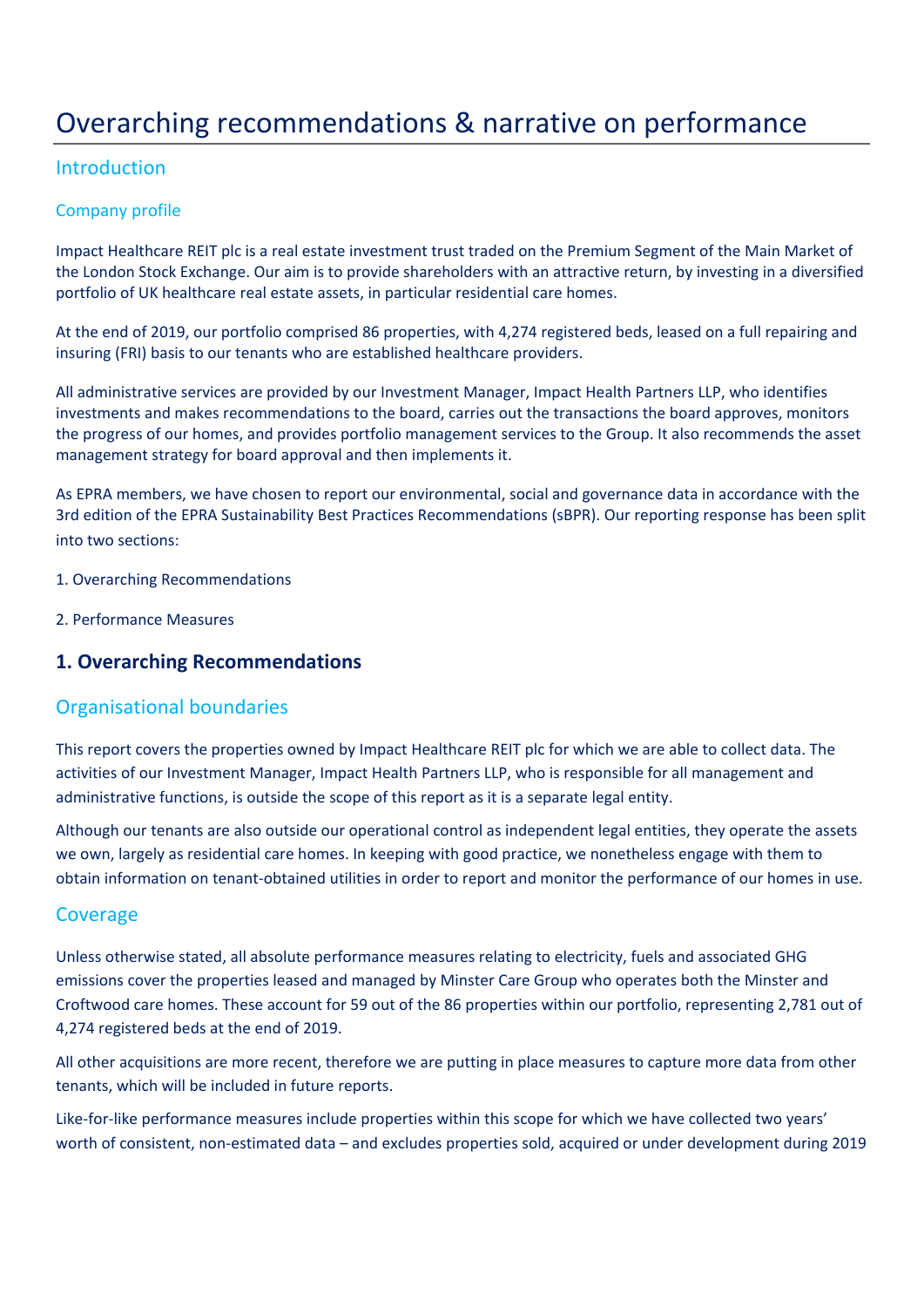and 2018. Our like-for-like portfolio therefore represents 52 out of the 59 properties operated by the Minster Care Group over that period.

Building certifications cover 100% of the 86 properties in our portfolio.

#### Boundaries – reporting on landlord and tenant consumption

All properties are leased to single occupiers on FRI leases, meaning there is no landlord-obtained consumption. We have thus reported zero consumption for the main EPRA environmental sBPR Performance Measures. In keeping with good practice, though, we are disclosing tenant-obtained consumption (i.e. from bills that the tenants receive directly from the utility supplier) in separate tables.

## Estimation of landlord-obtained utility consumption

As there is no landlord-obtained consumption, estimations are not applicable. All tenant-obtained data is 100% based on meter readings.

#### Analysis - Normalisation

For Impact Healthcare REIT plc, absolute and like-for-like Performance Measures are by far the most important indicators to disclose and track for tenant-obtained consumption. We report intensity metrics (using the number of registered beds as the denominator) where this provides a useful benchmark to compare the performance of our care homes.

## Analysis – Segmental analysis (by property type, geography)

Segmental analysis is organised by the property classification used in our financial reporting (see our Annual Report, p. 1) which defines our investment portfolio as healthcare assets comprising 86 properties located across the UK. Additional segmental analysis provided for Energy Performance Certificates (EPCs), as EPC ratings are not comparable between England and Wales and Scotland (see Narrative on performance).

#### Reporting period

Absolute performance measures and intensity metrics are reported for the most recent reporting year (2019). Likefor-like performance measures are reported for the two most recent years that we are able to collect consumption data (2019 and 2018).

#### Disclosure on own offices

The Performance Measures exclude data from our registered office in London (as it is not occupied by the company) and the activities of our Investment Manager. Utilities associated with our Investment Manager's own office consumption and employee-related Performance Measures are excluded as they fall outside the scope of our organisational boundaries.

#### Data verification and assurance

All data generated is reviewed for consistency and coherence before released into the company reporting database. External verification or assurance by a third party is not currently undertaken.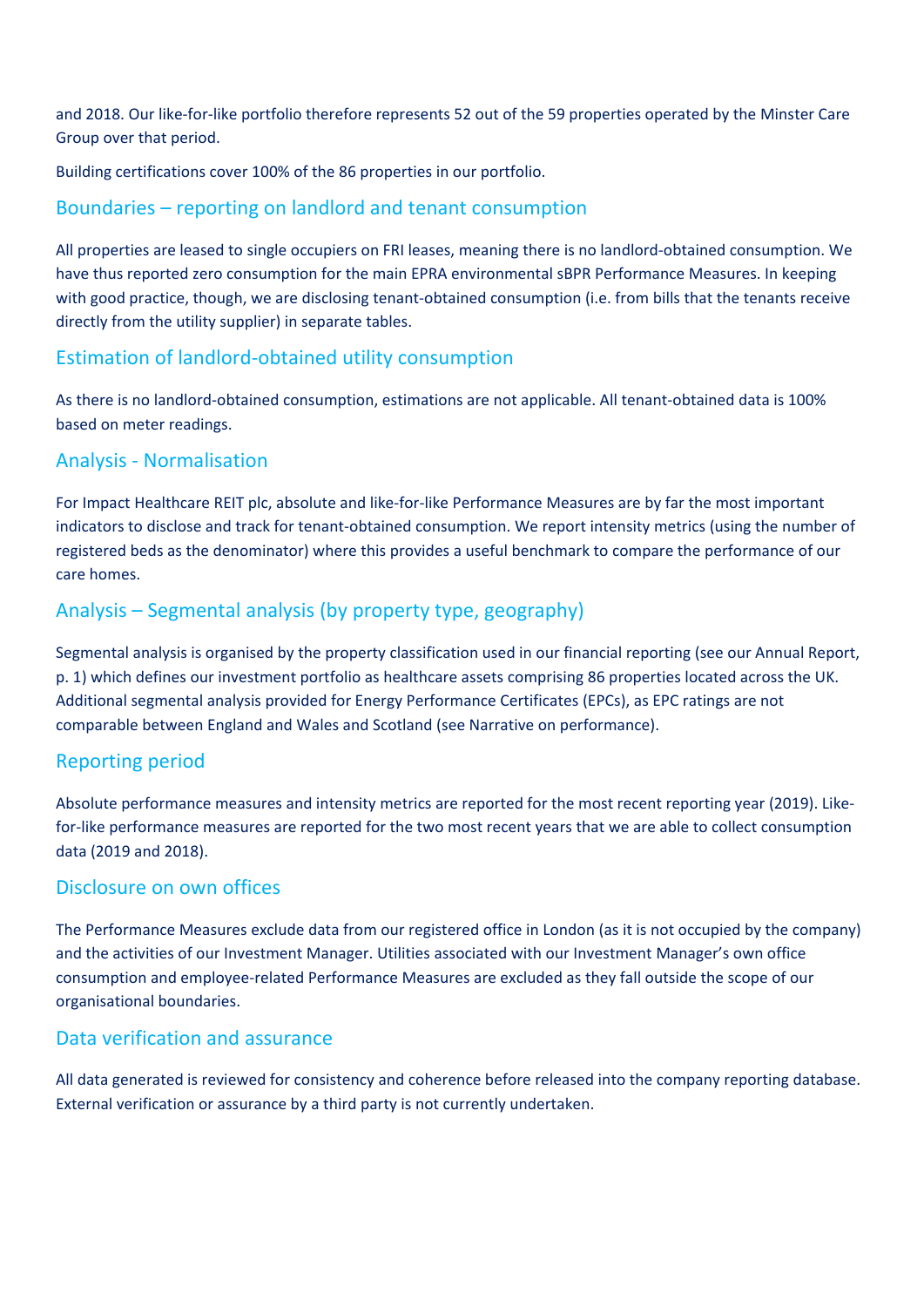# **Materiality**

During 2019 we undertook a strategic review to determine our approach to sustainability issues, develop our environmental and social policies, and bring these together with governance into an overarching ESG policy, along with a data-gathering exercise to determine the baseline for these elements of our performance.

The review included a comprehensive materiality assessment to identify the material sustainability issues for Impact Healthcare REIT plc. The assessment included four external tests to understand stakeholder views, peer practices, the legislative environment and investor expectations, along with an internal review against our business model and strategy. Following a validation exercise, we identified 12 material topics that reflect our direct impacts and our ability to influence positive change through our portfolio. They include:

- 1. Transparent disclosure
- 2. Corporate Governance
- 3. Investor attraction and retention
- 4. Energy and carbon
- 5. Accessibility
- 6. Tenant attraction & retention
- 7. Local government, community & NGO relations
- 8. Building health, well-being & productivity
- 9. Climate change adaptation
- 10. Demographic change
- 11. Building labels and standards
- 12. Sustainable procurement

As a consequence of this assessment, the following EPRA Performance Measures are not considered material. We have therefore excluded them from our reporting:

| Performance                          | Explanation                                                                                                                                                                                                                                   |
|--------------------------------------|-----------------------------------------------------------------------------------------------------------------------------------------------------------------------------------------------------------------------------------------------|
| measure                              |                                                                                                                                                                                                                                               |
| Water-Abs, Water-<br>LfL & Water-Int | All water consumption is the direct responsibility of our tenants and therefore outside our<br>operational control. Unlike energy and carbon, there are also fewer opportunities for us to<br>influence the water consumption of our tenants. |
| Waste-Abs &<br>Waste-LfL             | All waste is the direct responsibility of our tenants and therefore outside our operational<br>control. Unlike energy and carbon, there are also fewer opportunities for us to influence<br>the waste practices of our tenants.               |
| Diversity-Emp                        | Impact Healthcare REIT plc has no direct employees. All administrative functions                                                                                                                                                              |
| Diversity-Pay                        | associated with the management of our portfolio are conducted by our Investment<br>Manager, Impact Health Partners LLP, which is a separate legal entity and therefore                                                                        |
| <b>Emp-Training</b>                  | outside the organisational boundaries of this report.                                                                                                                                                                                         |
| Emp-Dev                              |                                                                                                                                                                                                                                               |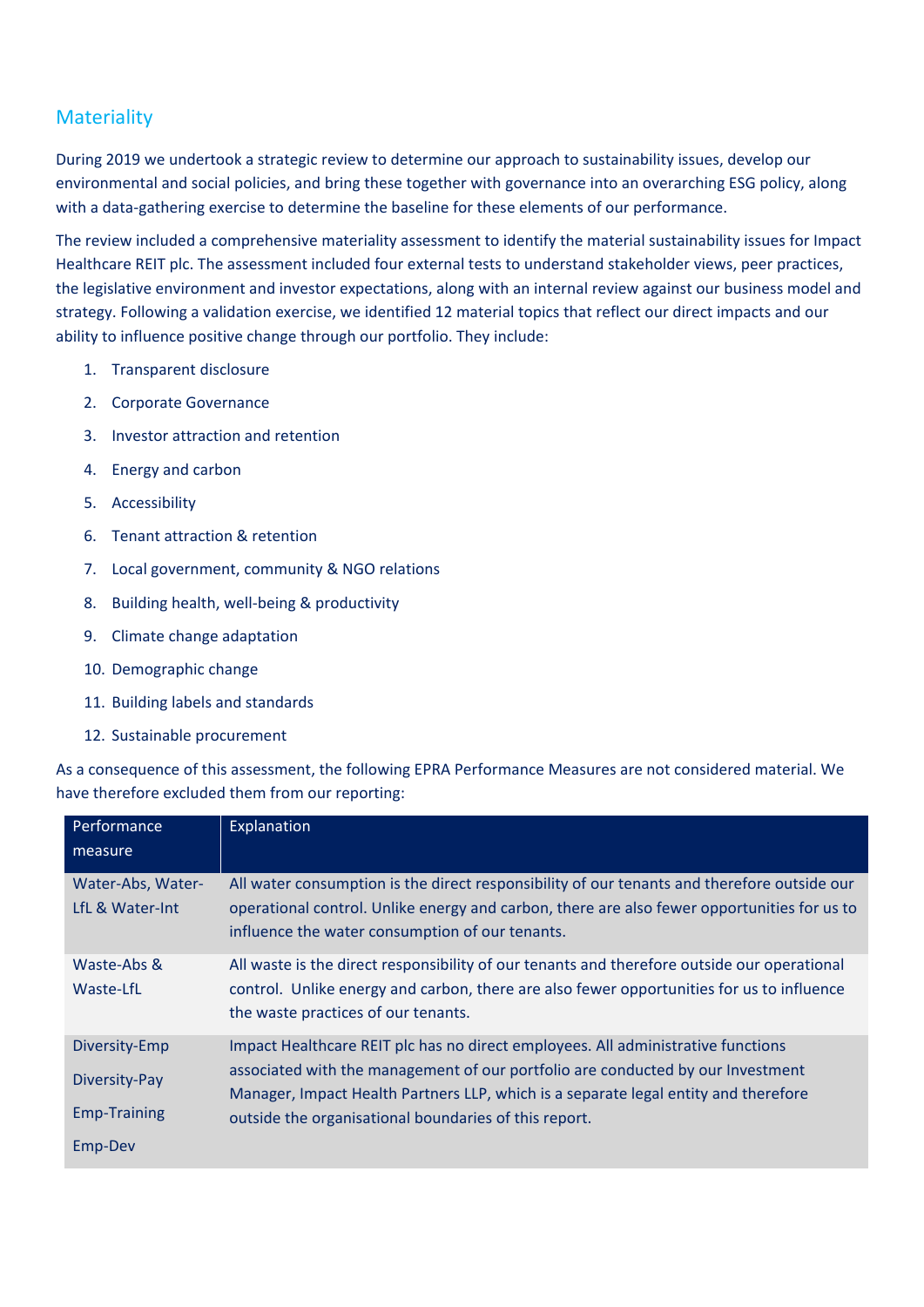| Emp-Turnover          |                                                                                                                                                                                                         |
|-----------------------|---------------------------------------------------------------------------------------------------------------------------------------------------------------------------------------------------------|
| H&S-Emp               |                                                                                                                                                                                                         |
| H&S-Asset<br>H&S-Comp | Due to nature of our lease arrangements, all maintenance work, including health and<br>safety assessments, are conducted by our tenants and Impact Healthcare REIT plc has no<br>operational oversight. |
| Comty-Eng             | Due to nature of our lease arrangements, Impact Healthcare REIT plc has no direct<br>interaction with communities where its assets are located.                                                         |

## Narrative on performance

#### Environmental performance

#### Energy and emissions

During 2019, absolute tenant-obtained electricity consumption was 7,283 MWh. On a like-for-like basis, there was an 3.6% decrease compared with 2018. Absolute tenant-obtained fuel consumption (natural gas) in 2019 was 27,393 MWh. On a like-for-like basis, there was an 1.8% decrease compared with 2018. The energy intensity (electricity and gas) of the properties included in our reporting was therefore 12,469 kWh per bed in 2019.

Impact Healthcare REIT plc has no reportable direct or indirect (Scopes 1 and 2) greenhouse gas emissions. All reported emissions relate to tenant-obtained energy consumption, which are categorised as Scope 3 as defined by the GHG Emissions Protocol, and therefore outside of our direct control. Any emissions that are either produced from the company's registered office, or from the offices used to provide administrative support, are deemed to fall under the responsibility of our Company Secretary or Investment Manager respectively.

While the Group does not control the day-to-day running of its properties, our business model offers numerous opportunities to maximise opportunities and minimise the risks associated with ESG issues. These range from strategy and due diligence procedures applied to asset selection and acquisitions, to the emphasis on securing leases with operators who demonstrate the highest quality of care to residents, and working with them to identify asset management opportunities, and including aspects such as energy efficiency and decarbonisation through the use of renewable energy.

#### Building certifications

Building certifications relate to energy performance certificates which are currently in place across 100% of our portfolio. The majority of our properties in England and Wales (85%) have an energy performance certificate between A and C, with the remaining 15% holding an EPC of D. As part of our asset management strategy, we are undertaking a review of our buildings with an EPC rating of C and below, and preparing asset management plans to improve these ratings to remain ahead of evolving MEES regulations.

In Scotland, five of our properties hold an EPC rating of E, and the remaining two hold an EPC of F and G. EPC ratings cannot be compared between Scotland and England and Wales due to differences in the methodologies applied. All our properties in Scotland comply with energy efficiency standards in line with 2002 building regulations.

#### Social performance

#### Governance

Governance Performance Measures relate to the board of Impact Healthcare REIT plc. The board comprises five nonexecutive directors, of which four are considered independent of the Investment Manager, Impact Heath Partners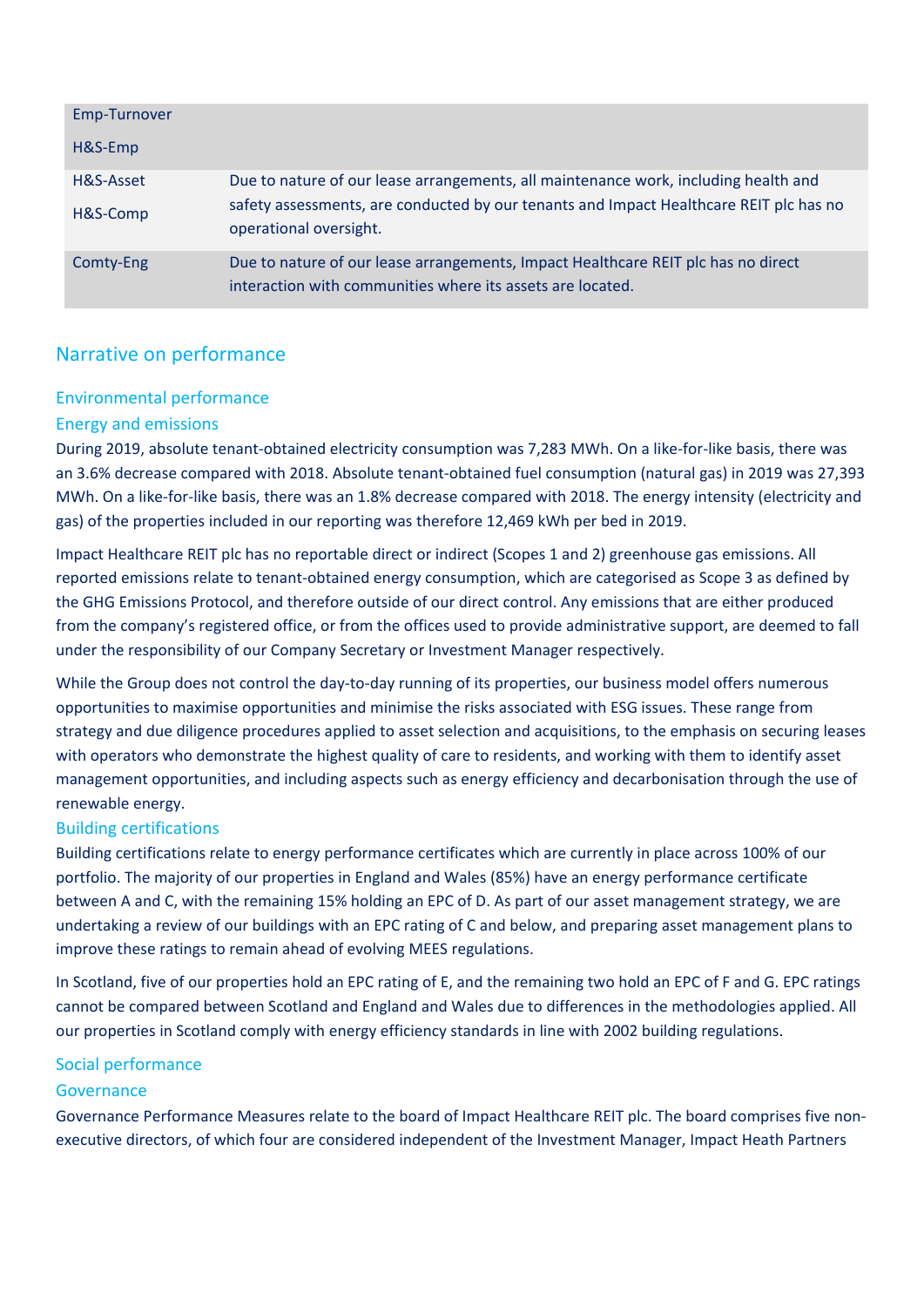LLP. The fifth is independent of the Investment Manager but is not considered to be independent because he is a representative of the Company's largest shareholder.

Two board members have significant experience relating to social and environmental topics: Independent nonexecutive Director, Rosemary Boot, previously served as finance director of the Carbon Trust and is currently a trustee and member of the finance and management committee of the Green Alliance, and a member and director of Chapter Zero; independent non-executive director, Amanda Aldridge, is a non-executive director and audit committee chair designate of the Low Carbon Contracts Company Limited and The Electricity Settlements Company Limited.

For full background information on our Governance performance measures, including a profile of the board, a description of our nomination procedures and processes for managing potential conflicts of interest, please see pages 52-55 of our Annual Report, and section 4.13 of the Company prospectus.

## **2. Performance Measures**

| Impact<br>Area | <b>EPRA</b><br>Code                       | Performance<br>measure                                                                                                         | Unit of<br>measure<br>ment | Scope                                                              | 2019<br>Absolute | 2018<br>Like-<br>for-<br>Like | 2019<br>Like-<br>for-<br>Like | %<br>change<br>2018/20<br>19 |
|----------------|-------------------------------------------|--------------------------------------------------------------------------------------------------------------------------------|----------------------------|--------------------------------------------------------------------|------------------|-------------------------------|-------------------------------|------------------------------|
|                | Elec-<br>Abs;<br>Elec-<br>LfL             | <b>Total electricity</b><br>consumption;<br>Like-for-like<br>total electricity<br>consumption                                  | <b>MWh</b>                 | <b>Total landlord-</b><br>obtained<br>electricity                  | $\mathbf{0}$     | 0                             | $\mathbf 0$                   | 0%                           |
| Energy         | DH&C-<br>Abs;<br>DH&C-<br>LfL             | <b>Total district</b><br>heating &<br>cooling<br>consumption;<br>Like-for-like<br>district heating<br>& cooling<br>consumption | <b>MWh</b>                 | <b>Total landlord-</b><br>obtained<br>electricity                  | n/a              | n/a                           | n/a                           | n/a                          |
|                | Fuels-<br>Abs;<br>Fuels-<br>LfL<br>Energy | <b>Total fuel</b><br>consumption;<br>Like-for-like fuel<br>consumption<br><b>Building energy</b>                               | <b>MWh</b><br>kWh/         | <b>Total landlord-</b><br>obtained fuels<br><b>Building energy</b> | $\mathbf 0$      | 0                             | 0                             | 0%                           |
|                | $-lnt$                                    | intensity                                                                                                                      | bed / year                 | intensity                                                          | n/a              |                               |                               |                              |
| Greenhou       | GHG-<br>Dir-<br>Abs                       | <b>Total direct</b><br>greenhouse gas<br>(GHG) emissions                                                                       | t CO <sub>2</sub> e        | Direct - Scope 1                                                   | $\mathbf{0}$     |                               |                               |                              |
| se gas         | GHG-<br>Indir-<br>Abs                     | <b>Total indirect</b><br>greenhouse gas<br>(GHG) emissions                                                                     | t CO <sub>2</sub> e        | <b>Indirect - Scope</b><br>2 (location-<br>based)                  | $\mathbf 0$      |                               |                               |                              |

## Environmental performance measures (landlord-obtained)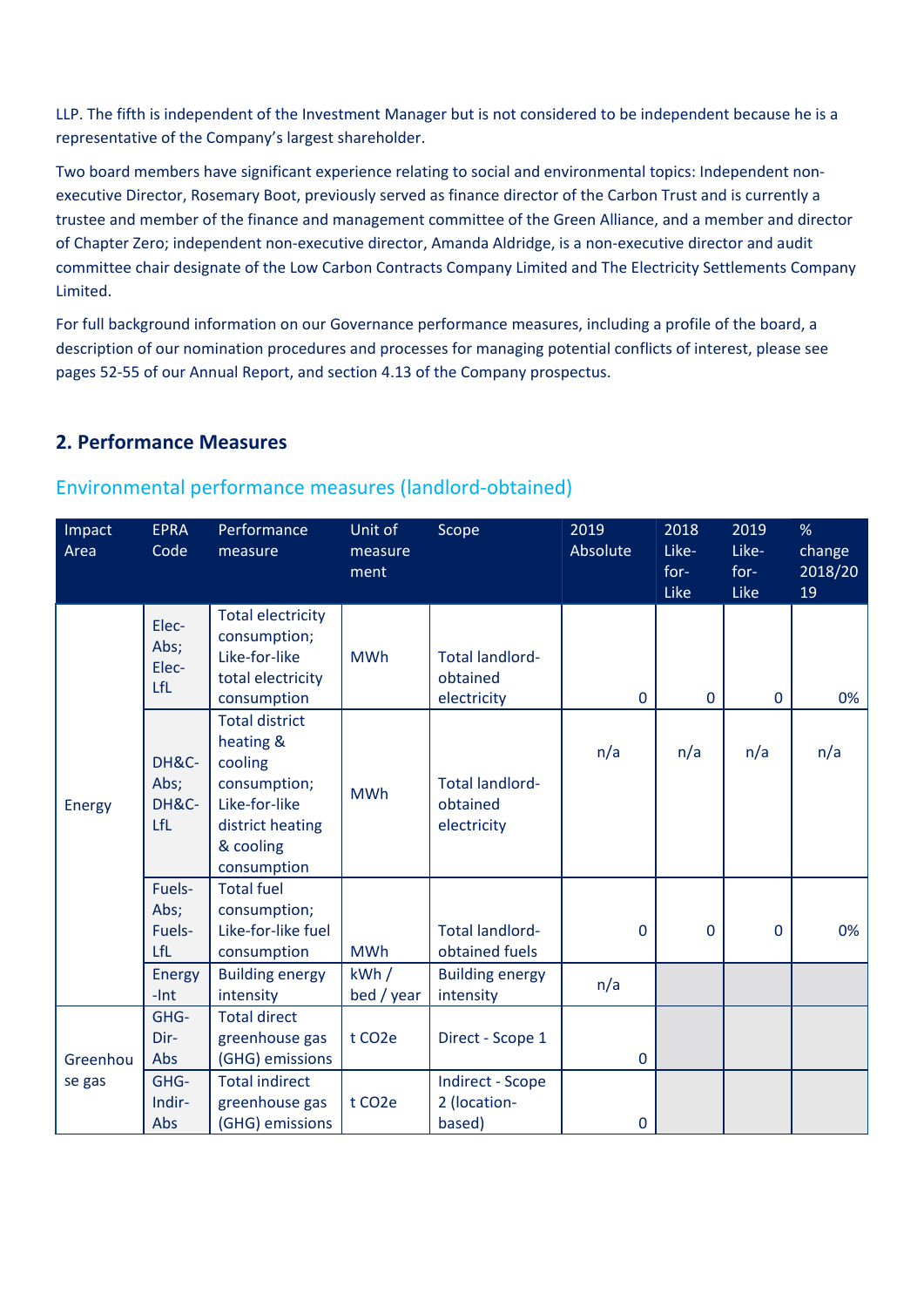| Impact<br>Area                              | <b>EPRA</b><br>Code   | Performance<br>measure                                                                | Unit of<br>measure<br>ment            | Scope                                             | 2019<br>Absolute                                         | 2018<br>Like-<br>$for-$<br>Like | 2019<br>Like-<br>$for-$<br><b>Like</b> | %<br>change<br>2018/20<br>19 |
|---------------------------------------------|-----------------------|---------------------------------------------------------------------------------------|---------------------------------------|---------------------------------------------------|----------------------------------------------------------|---------------------------------|----------------------------------------|------------------------------|
|                                             |                       |                                                                                       |                                       | <b>Indirect - Scope</b><br>2 (market-<br>based)   | $\mathbf 0$                                              |                                 |                                        |                              |
|                                             | GHG-<br>Indir-<br>Abs | <b>Total indirect</b><br>greenhouse gas<br>(GHG) emissions                            | t CO <sub>2</sub> e                   | <b>Indirect - Scope</b><br>3                      | See<br>separate<br>tenant-<br>obtained<br>table<br>below |                                 |                                        |                              |
|                                             | GHG-<br>Int           | Greenhouse gas<br>(GHG) emissions<br>intensity from<br>building energy<br>consumption | t CO <sub>2</sub> e $/$<br>bed / year | Scopes 1 & 2<br>greenhouse gas<br>(GHG) emissions | n/a                                                      |                                 |                                        |                              |
|                                             |                       | Type and                                                                              | % by<br>number                        | <b>EPCA</b>                                       | 5%                                                       |                                 |                                        |                              |
| <b>Certified</b><br>Cert-<br>assets*<br>Tot |                       | number of<br>sustainably<br>certified assets<br>(England &<br>Wales)                  | % by<br>number                        | <b>EPCB</b>                                       | 28%                                                      |                                 |                                        |                              |
|                                             |                       |                                                                                       | % by<br>number                        | <b>EPC C</b>                                      | 53%                                                      |                                 |                                        |                              |
|                                             |                       |                                                                                       | % by<br>number                        | <b>EPCD</b>                                       | 14%                                                      |                                 |                                        |                              |

n/a: DH&C is not applicable as no properties obtain district heating and/or cooling.

\*EPC ratings and coverage refer to our portfolio in England & Wales where the majority of our properties are located. In addition, we have seven properties in Scotland: five of which have an EPC rating of E, and the remaining two have an EPC rating of F and G respectively. Due to differences in the methodologies used to calculate EPCs in England and Wales and Scotland, the two systems are not comparable.

# Environmental performance measures (tenant-obtained)

| Impact<br>Area | <b>EPRA Code</b>                                                      | Performan<br><sub>ce</sub><br>measure                             | Unit of<br>measurem<br>ent | Scope                                    | 2019<br>Absolu<br>te | 2018<br>Like-for-<br><b>Like</b> | 2019<br>Like-for-<br>Like | %<br>change<br>2018/<br>2019 |
|----------------|-----------------------------------------------------------------------|-------------------------------------------------------------------|----------------------------|------------------------------------------|----------------------|----------------------------------|---------------------------|------------------------------|
| <b>Energy</b>  | Elec-Abs<br>(tenant<br>obtained);<br>Elec-LfL<br>(tenant<br>obtained) | <b>Total</b><br>electricity<br>consumpti<br>on; Like-<br>for-like | <b>MWh</b>                 | Total tenant-<br>obtained<br>electricity | 7,283                | 6,193                            | 5,967                     | $-3.6%$                      |
|                |                                                                       | total<br>electricity<br>consumpti<br><b>on</b>                    | %                          | % from<br>renewable<br>sources           | 0%                   | 0%                               | 0%                        | 0%                           |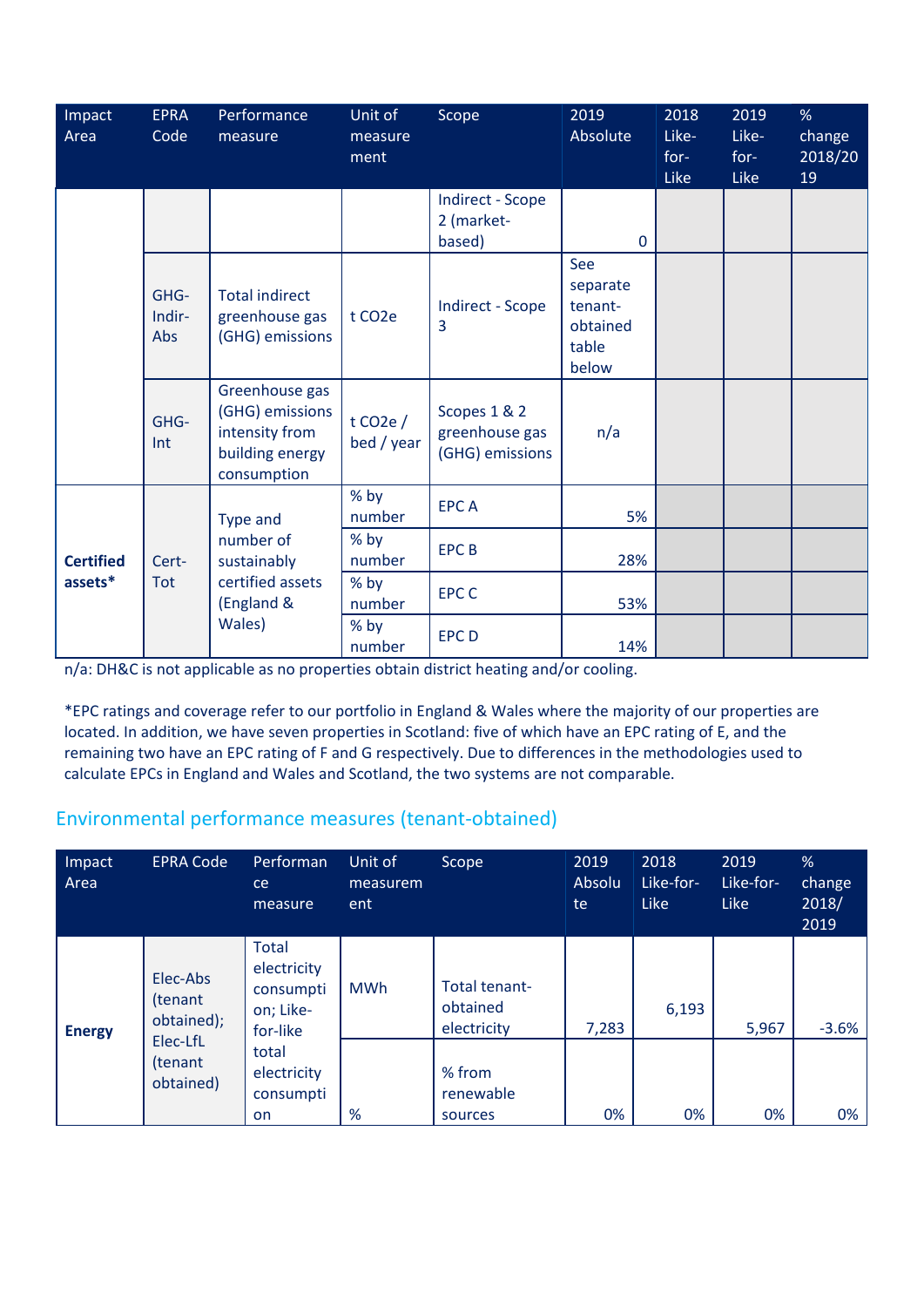| Impact<br>Area     | <b>EPRA Code</b>                                                      | Performan<br>ce<br>measure                                                                                                                    | Unit of<br>measurem<br>ent            | Scope                                           | 2019<br>Absolu<br>te | 2018<br>Like-for-<br>Like | 2019<br>Like-for-<br>Like | %<br>change<br>2018/<br>2019 |
|--------------------|-----------------------------------------------------------------------|-----------------------------------------------------------------------------------------------------------------------------------------------|---------------------------------------|-------------------------------------------------|----------------------|---------------------------|---------------------------|------------------------------|
|                    | DH&C-Abs<br>(tenant<br>obtained);<br>DH&C-LfL<br>(tenant<br>obtained) | <b>Total</b><br>district<br>heating &<br>cooling<br>consumpti<br>on; Like-<br>for-like<br>district<br>heating &<br>cooling<br>consumpti<br>on | <b>MWh</b>                            | Total tenant-<br>obtained<br>electricity        | n/a                  | n/a                       | n/a                       | n/a                          |
|                    | Fuels-Abs<br>(tenant                                                  | <b>Total fuel</b><br>consumpti                                                                                                                | <b>MWh</b>                            | Total tenant-<br>obtained gas                   | 27,393               | 22,730                    | 22,320                    | $-1.8%$                      |
|                    | obtained);<br>Fuels-LfL<br>(tenant<br>obtained)                       | on; Like-<br>for-like<br>fuel<br>consumpti<br>on                                                                                              | %                                     | % from<br>renewable<br>sources                  | 0%                   | 0%                        | 0%                        | 0%                           |
|                    | Energy-Int<br>(tenant<br>obtained)                                    | <b>Building</b><br>energy<br>intensity                                                                                                        | kWh / bed<br>/ year                   | <b>Building energy</b><br>intensity             | 12,469               |                           |                           |                              |
|                    | GHG-Indir-<br>Abs                                                     | <b>Total</b><br>indirect<br>greenhous<br>e gas<br>(GHG)<br>emissions                                                                          | t CO <sub>2</sub> e                   | <b>Indirect - Scope</b><br>3                    | 7,056                |                           |                           |                              |
| Greenho<br>use gas | GHG-Int                                                               | Greenhous<br>e gas<br>(GHG)<br>emissions<br>intensity<br>from<br>building<br>energy<br>consumpti<br>on                                        | t CO <sub>2</sub> e $/$<br>bed / year | Scope 3<br>greenhouse gas<br>(GHG)<br>emissions | 2.5                  |                           |                           |                              |

n/a: DH&C is not applicable as no properties obtain district heating and/or cooling.

# Social and governance performance measures

| Impact Area                 |           | LEPRA Code – EPRA Name l | Unit of measure Indicator |                            | 2019 |
|-----------------------------|-----------|--------------------------|---------------------------|----------------------------|------|
| <b>I</b> Governance - Board | Gov-Board | Composition              |                           | <b>Non-executive board</b> |      |
| <b>composition</b>          |           | of the highest           |                           | members                    |      |